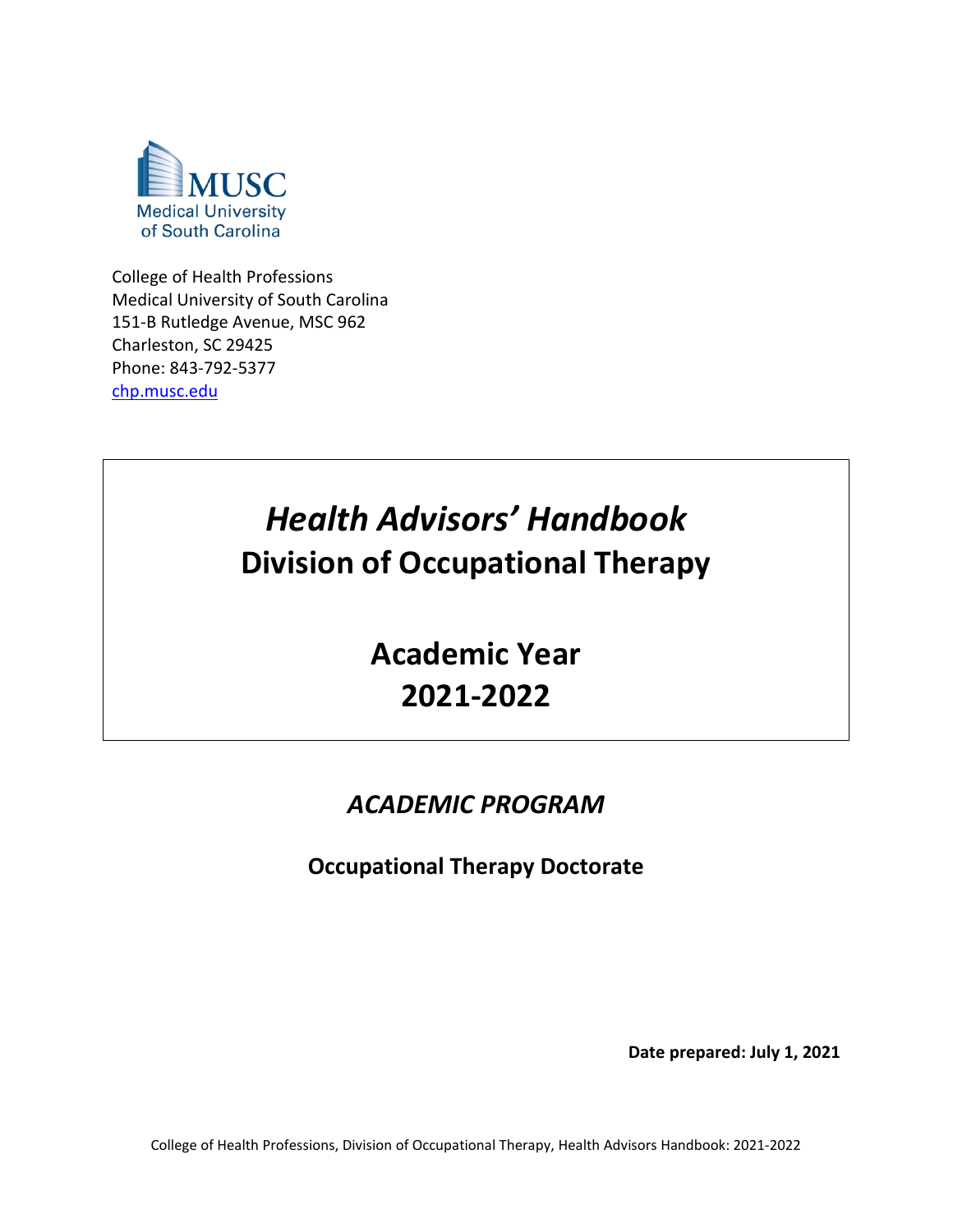# **Program: Occupational Therapy**

# **Degree:** Occupational Therapy Doctorate (OTD)

# **For current detail or exceptions, visit our website: [chp.musc.edu/otd](http://chp.musc.edu/otd)**

#### **The Profession**

Occupational therapists are motivated and creative problem solvers who like working with people and translating scientific knowledge into everyday practicalities. They are collaborators who bring about desired change and attainment of meaningful goals. Sometimes new skill development is necessary, other times adapting the environment is essential for a productive life.

When people experience trauma, stress, or chronic health conditions their daily routines are often disrupted making it difficult to get up, get dressed, and go to work, make dinner, or enjoy family and friends. That's when occupational therapists intervene to promote performance and participation in life. Helping people engage in everyday tasks and life roles is the trademark of an occupational therapist; it's the key to successful living.

Occupational therapists are in demand. Hospitals, rehabilitation centers, outpatient clinics, home health agencies, community outreach programs, private practices, school-based settings, and specialty practices all employ occupational therapists.

The US Department of Labor lists occupational therapy as one of the top 20 professions for projected job growth in the next 5 years. Salaries in South Carolina begin in the mid-\$50's and vary by region. Practitioners can advance their careers in traditional settings, branch out into emerging areas of contemporary practice, and become leaders, entrepreneurs, educators, and researchers.

#### **Career Options**

The major types of work are: clinical work (direct patient care), research, teaching, administration, and consultation. Employment settings include: schools (K-12), hospitals (emergency, acute, and inpatient rehabilitation), outpatient rehabilitation facilities, community clinics, residential and custodial or longterm care facilities, early intervention programs, home health programs, hospice programs, university clinics, private practice, and community outreach programs.

#### **Employment Outlook**

In 2014, the Bureau of Labor Statistics (BLS), U.S. Department of Labor reported that employment of occupational therapists will be "much faster than average and is projected to grow 27 percent from 2014 to 2024." US News and World Report lists occupational therapy in 23rd place in its 100 best jobs of 2019.

#### **Salary Information**

More than 114,600 occupational therapy practitioners are licensed in the U.S. today. The median salary for an occupational therapist is \$81,910, depending on position, years of experience, degree of education,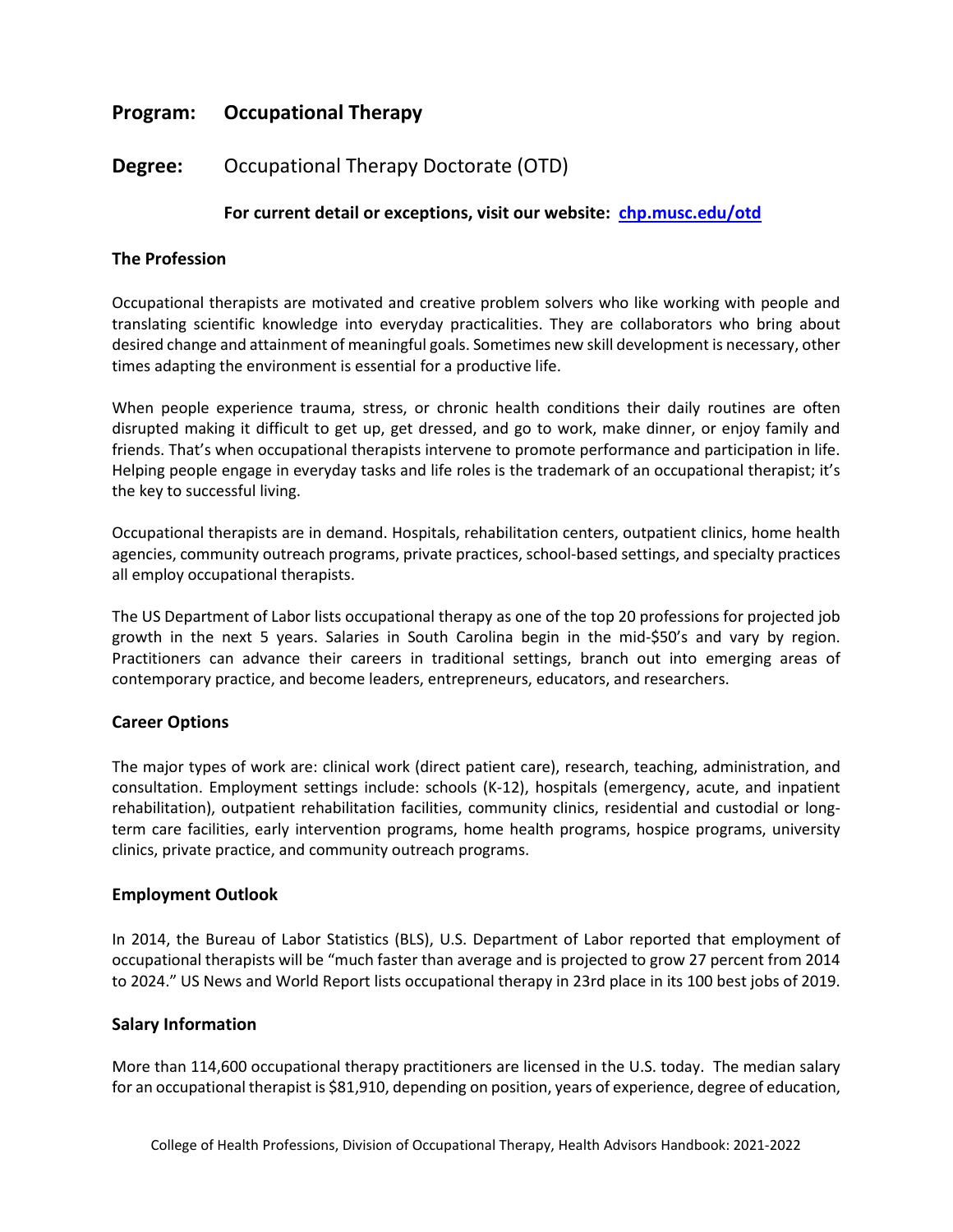geographic location and practice setting. A survey of recent graduates of the MUSC occupational therapy program indicates that the average starting salary is \$60,000/year (range \$50,000 to \$70,000).

# **The Program**

The Occupational Therapy Doctorate (OTD) degree prepares students for lifelong and rewarding careers. Graduates are prepared to improve the quality of life for people who experience difficulties and challenges to everyday living. Our high-quality program is provided at an academic medical center and the curriculum is rigorous and engaging. Educational technology enhances classroom learning, group work develops professional skills, and experiential learning refines practice skills. Interprofessional education is a hallmark of the program and involves connections with other health professionals across the campus and in the community. Research shows that working in teams produces better outcomes. Teamwork supports innovation and promotes excellence.

Beginning in the second year, fieldwork experiences are an integral part of the curriculum and allow opportunities for direct observation and participation in a variety of practice settings and contexts. These experiences help integrate learning from the classroom and lab and enhance capacity for becoming a proficient occupational therapist. We are excited to offer three courses online, Population Health and Visionary Leadership, in the final semester of didactic coursework (semester six) and Professional Seminar (semester eight). Students should have access to personal technology such as a laptop computer, tablet, or PC throughout the duration of the program as well as a working webcam when taking the online courses.

Semesters seven and eight are two full-time 12-week fieldwork rotations at facilities throughout the state and across the country working under the direct supervision of a clinical instructor. The final semester involves a Doctoral Capstone course. The 14-credit capstone course provides an in-depth, customized experience specific to the interests, skills, and professional goals of the occupational therapy student.

# **Accreditation**

The entry-level occupational therapy doctoral degree program has applied for accreditation and has been granted Candidacy Status by the [Accreditation](https://www.aota.org/Education-Careers/Accreditation.aspx) Council for Occupational Therapy Educatio[n](https://www.aota.org/Education-Careers/Accreditation.aspx) [\(ACOTE\)](https://www.aota.org/Education-Careers/Accreditation.aspx) of the American [Occupational](https://www.aota.org/) Therapy Association [\(AOTA\).](https://www.aota.org/) The program must have a preaccreditation review, complete an on-site evaluation, and be granted Accreditation Status before its graduates will be eligible to sit for the national certification examination for the occupational therapist administered by the National Board for Certification in [Occupational](https://www.nbcot.org/) Therapy [\(NBCOT\).](https://www.nbcot.org/) After successful completion of this exam, the individual will be an Occupational Therapist, Registered (OTR). Passing the NBCOT Certification Examination is necessary, but each state may have additional requirements for state licensure. You can find information about state licensure [here.](https://www.aota.org/Advocacy-Policy/State-Policy/Licensure/How-To.aspx) Note that a felony conviction may affect a graduate's ability to sit for the NBCOT certification examination or attain state licensure.

The Occupational Therapy program's accrediting body is the Accreditation Council for Occupational Therapy Education (ACOTE) of the American Occupational Therapy Association, Inc.: ACOTE c/o AOTA, 6116 Executive Boulevard, Suite 200, North Bethesda, MD 20852-4929 Phone: 301-652-6611 / Fax: 770-238-0414; [acoteonline.org](https://acoteonline.org/)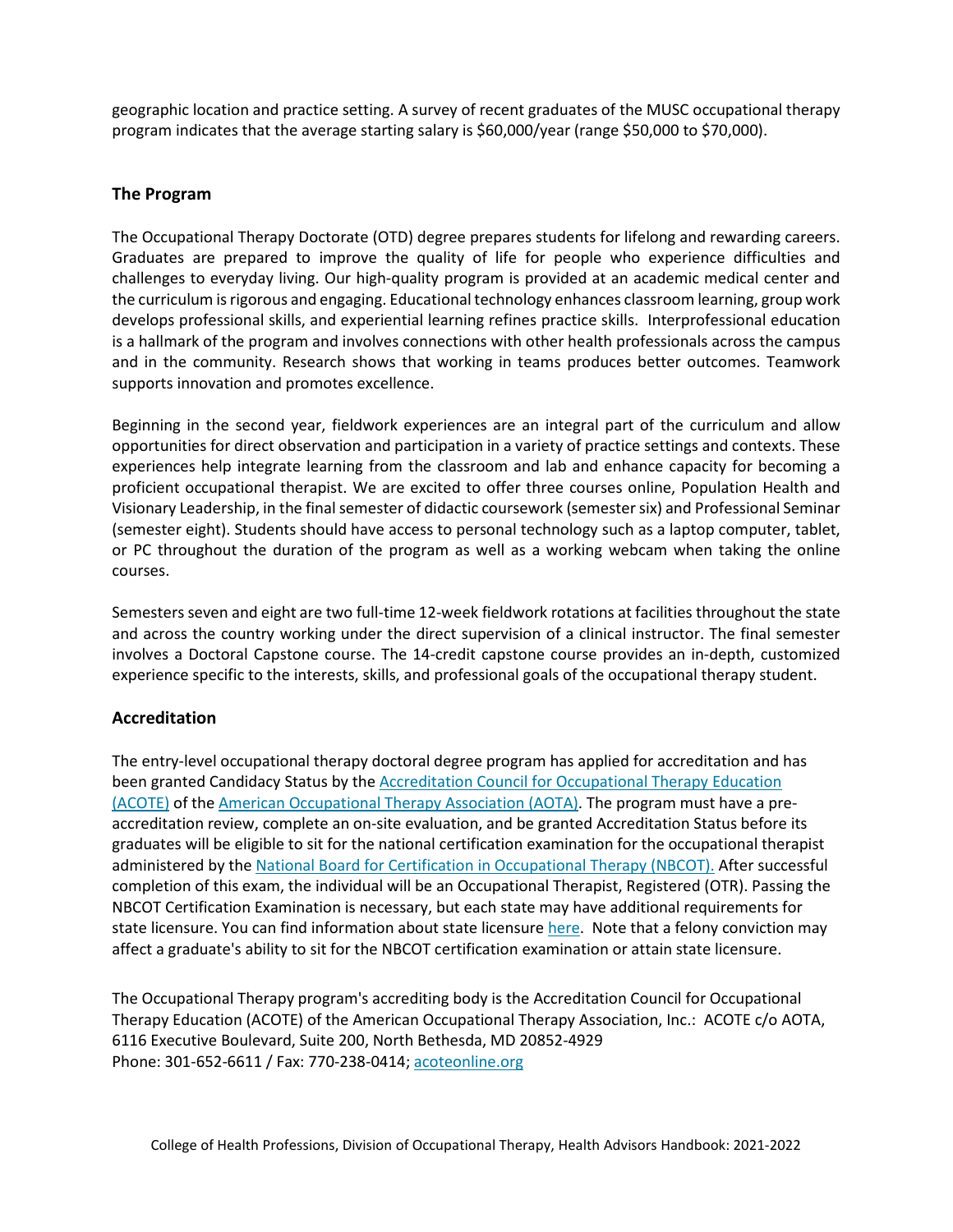The national certification examination for occupational therapists is administered by the National Board for Certification in Occupational Therapy. View MUSC's school [performance](https://www.nbcot.org/Educators/Home#SchoolPerformance) data at [NBCOT.org.](https://www.nbcot.org/Educators/Home#SchoolPerformance)

# **Application Procedures**

The program coursework begins near the end of May of each year. Applications are available from July  $1^{st}$ of the year prior to the program starting until November 2<sup>nd</sup> of the year prior to the classes commencing. The following is the deadline for all application materials:

• **November 2**

In 2021, the MUSC OTD program began using the Occupational Therapy Centralized Application Service (OTCAS) for all applicants. All materials must be submitted to OTCAS except for the MUSC University Application must be submitted directly through our [website.](https://www.applyweb.com/musc/index.ftl)

For questions about the online application process or for a pre-application review of an undergraduate transcript, contact the Office of Enrollment Management (OEM) at (843) 792-5396 or [oesadmis@musc.edu.](mailto:oesadmis@musc.edu) For additional information about the program, you can also contact Dr. Cristina Smith, Director of Admissions for the Division of Occupational Therapy at (843) 792-0701 or email: [smithcris@musc.edu](mailto:smithcris@musc.edu)

# **Application Requirements**

- Students entering the OT program are evaluated by their GRE scores, undergraduate academic performance, and successful completion of prerequisite courses. A minimum of a 3.0 cumulative GPA is required.
- We also assign credit for volunteer/work experience. In order to obtain credit, applicants must complete a minimum of 30 hours (preferably in two or more settings such as clinics, hospitals, schools, home health, etc.) in occupational therapy .
- Three references (submitted through OTCAS), one from the occupational therapy practitioner who supervised volunteer or work experience. The second and third references should be provided by major advisors or professors.
- GRE scores can take up to 4 weeks to delivered and should be received by the deadline. The GRE test code is 4792.

To be competitive, applicants should demonstrate a strong academic background, strong GRE scores, and good life experience activities such as: additional OT volunteer work over and above the minimum 30 hours, volunteering in a community setting other than OT, significant leadership experience, research activity, scholarship history and significant academic or community volunteer awards.

NOTE: We do not allow advanced placement, transfer of credit or credit for experiential learning. Applicants do not receive credit for previous coursework and/or work experience.

See our website for important temporary exceptions to the OTD Admissions Cycle due to COVID-19.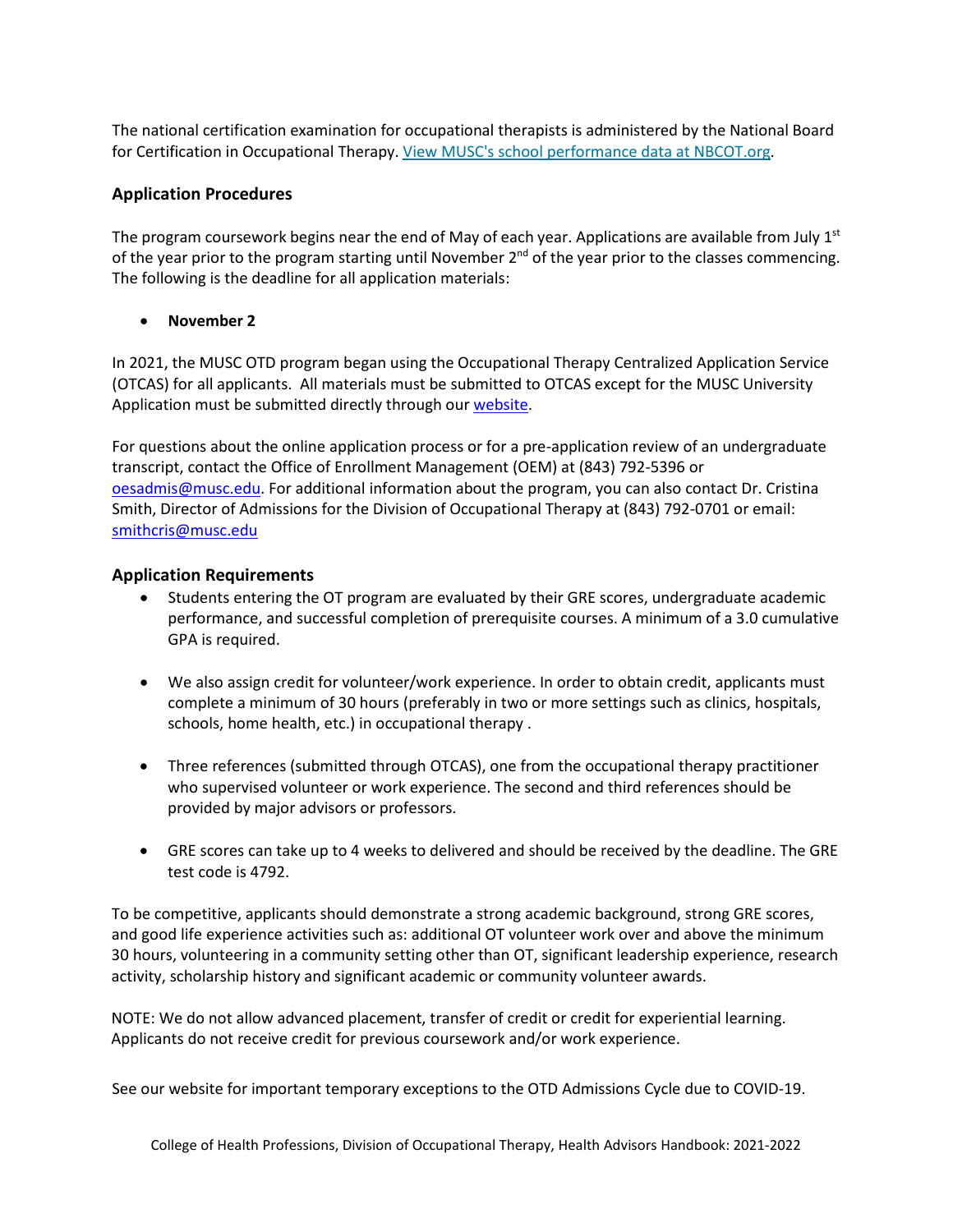# **Prerequisites**

| <b>Prerequisite Courses</b>                         |              | <b>Semester</b><br><b>Hours</b> |  |
|-----------------------------------------------------|--------------|---------------------------------|--|
| Human Anatomy (must include lab) within 10 years    |              | 4                               |  |
| Human Physiology (must include lab) within 10 years |              | 4                               |  |
| <b>Statistics</b>                                   |              | 3                               |  |
| Lifespan Human Development                          |              | 3                               |  |
| <b>Abnormal Psychology</b>                          |              | 3                               |  |
| Sociology/Anthropology                              |              | 3                               |  |
| Medical Terminology (recommended)                   |              | 1                               |  |
|                                                     | <b>TOTAL</b> | 21                              |  |

# **A bachelor's degree and 20 hours of prerequisite coursework are required.**

# **Special Notes:**

# **For a guide of Frequently Approved Prerequisites, [click](https://education.musc.edu/admissions/future-applicants/required-prerequisites/frequently-approved-prerequisites) [here.](https://education.musc.edu/admissions/future-applicants/required-prerequisites/frequently-approved-prerequisites)**

Combined Anatomy and Physiology courses are accepted; however, you MUST take Anatomy and Physiology I and II to fulfill the separate Anatomy and Physiology requirements, including the labs.

Anatomy and Physiology prerequisites need to be rigorous classroom-based courses, online Anatomy and Physiology lab will not be accepted. Advanced Placement courses are not accepted for Anatomy and Physiology prerequisite courses. Prerequisite courses must be from an accredited institution.

The Office of Enrollment Management is able to offer unofficial transcript evaluations from March 1st - June 30th. Please call Enrollment Management at 843-792-2536 to speak with an admissions specialist or email them to oesadmis@musc.edu.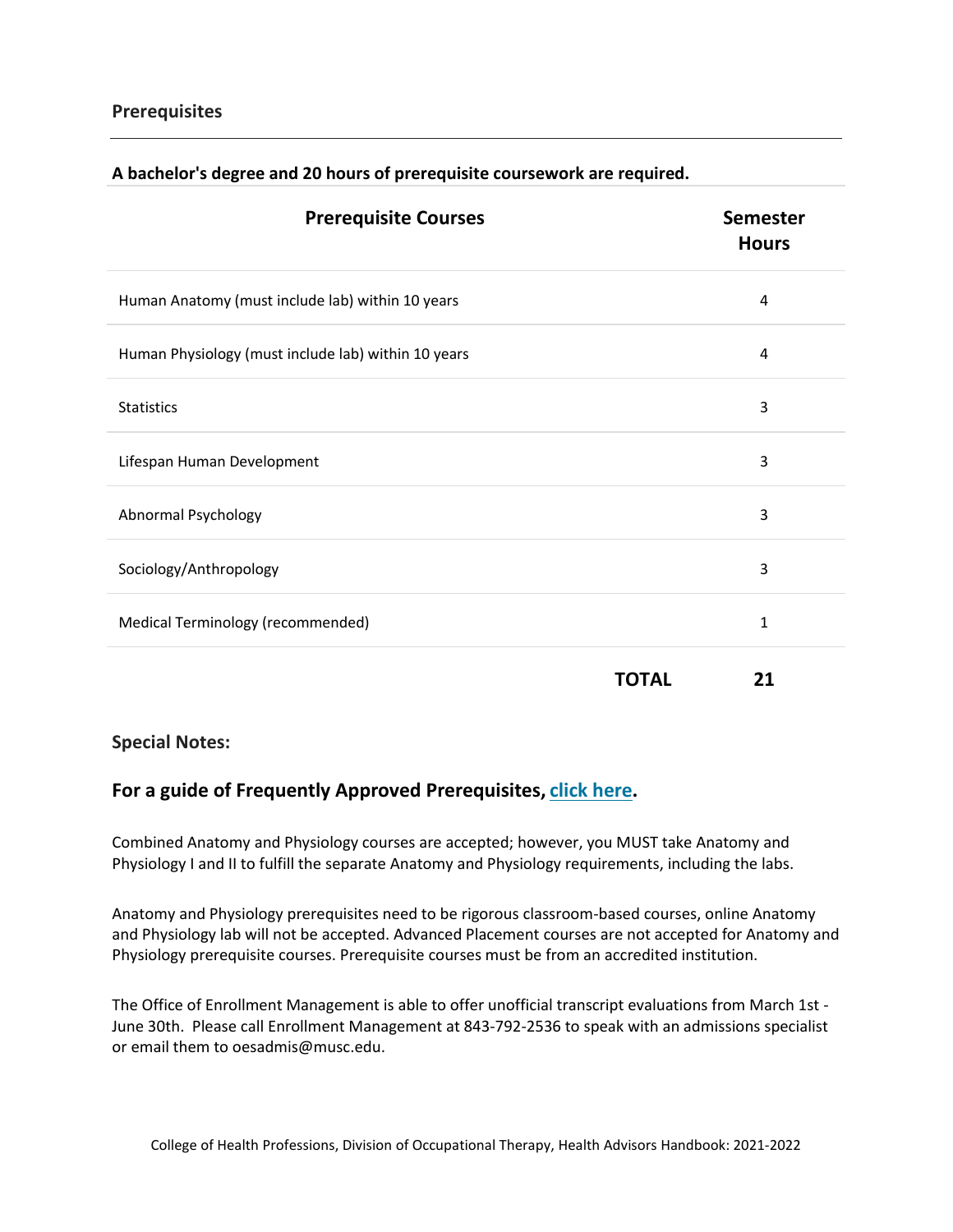Before applying to our program, please be aware that a felony conviction may affect your ability to sit for the examination administered by the National Board for Certification in Occupational Therapy after you graduate, and subsequently your ability to attain state licensure. The National Board for Certification in Occupational Therapy offers an early determination to assess examination eligibility. Go to [www.nbcot.org](http://www.nbcot.org/) and read the Early Review section for details.

# **Application Checklist**

See above for important temporary exceptions to the OTD Admissions Cycle due to COVID-19.

1. Minimum of a 3.0 Grade Point Average (GPA) on a 4.0 scale.

a. Must check Pre-Requisite course equivalents [here](https://education.musc.edu/admissions/future-applicants/required-prerequisites/frequently-approved-prerequisites) prior to applying.

2. Complete [university application.](https://www.applyweb.com/musc/index.ftl) Access to supplemental application materials will be available in the application and sent in a follow up email after they submit the application.

#### 3. Complete [OTCAS](https://www.aota.org/Education-Careers/Find-School/OTCAS.aspx) [Application:](https://www.aota.org/Education-Careers/Find-School/OTCAS.aspx)

- a. Official transcripts from all colleges/universities attended for all college credit courses
- b. Official Graduate Record Examination (GRE) (at least 4 weeks before the application deadline) (Submit on OTCAS with GRE code 4792)
- c. Resume (Submit on OTCAS)
- d. References (Submit on OTCAS)-- Two academic and one from an Occupational
- Therapist-see requirements above (Submit on OTCAS)
- e. Personal Statement (Submit on OTCAS)
- 4[. Completed Academic Plans Form](https://education.musc.edu/-/sm/education/admissions/f/academic-plans-form.ashx)

5[. Log of Occupational Therapy Experience](https://education.musc.edu/-/sm/education/admissions/supplemental-files/occupational-therapy-doctorate-experience-log.ashx?la=en) (at least 30 hours minimum preferred in at least two different settings)

# **Admissions Timeline:**

- MUSC Application Opens: July 1
- OTCAS Application Opens: July 16
- MUSC Application, OTCAS Application, and Application Materials (including official GRE scores) must be received by: Nov. 2
- Interview Offers Start: Mid-December
- Admissions Offers: Mid-February
- Orientation and Classes Start: Late May

Applicants receive additional profile points on their application for unique life experiences and service experiences in the AmericCorps, the Peace Corps, or prior military service.

College of Health Professions, Division of Occupational Therapy, Health Advisors Handbook: 2021-2022